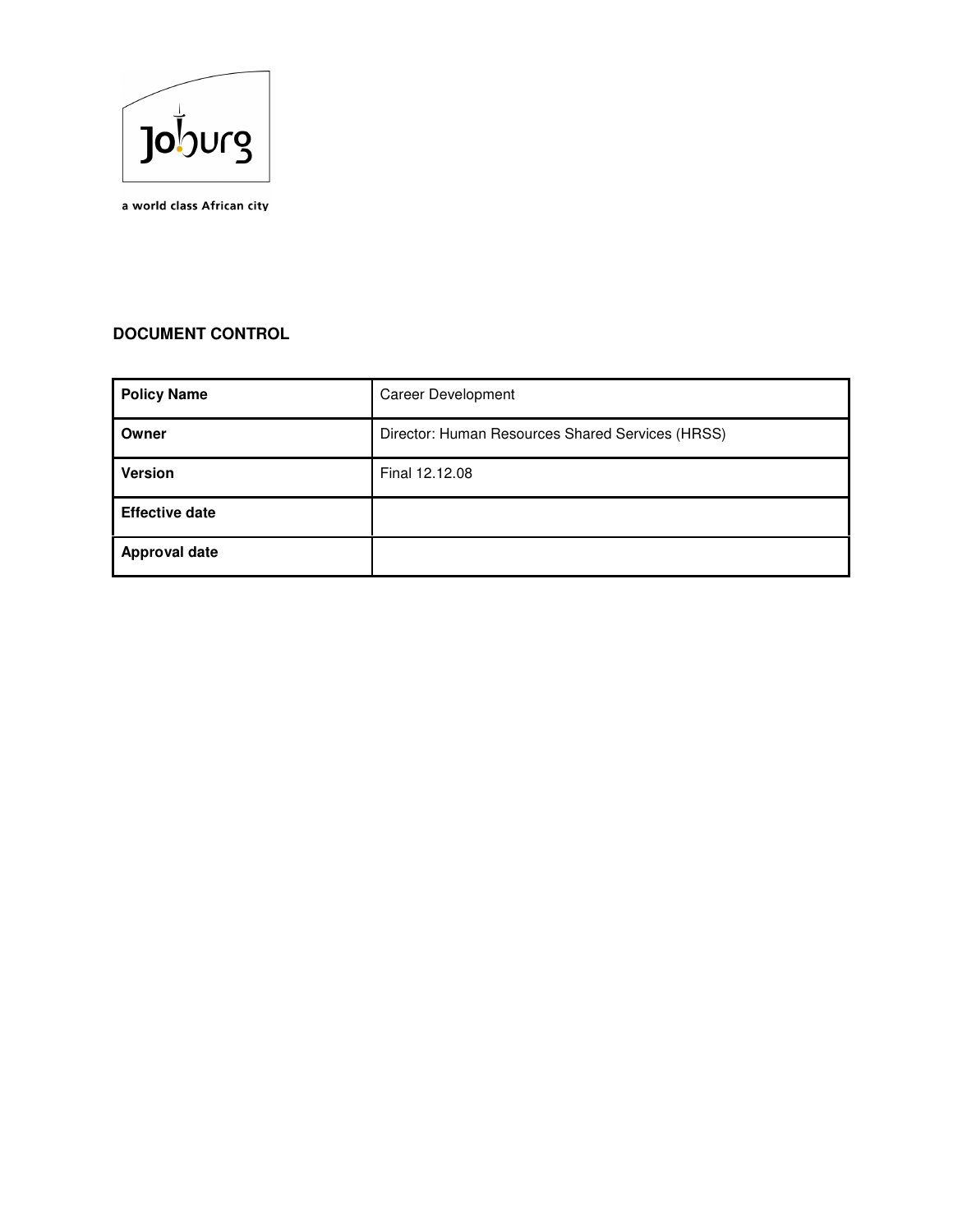# **TABLE OF CONTENTS**

| 1. INTRODUCTION                                                  | 3       |
|------------------------------------------------------------------|---------|
| 2. THE DEFINITION OF TERMS                                       | 3       |
| 3. THE INTERPRETATION AND APPLICATION OF THE POLICY              | 3       |
| 4. THE RATIONALE AND OBJECTIVES                                  | 3       |
| 5. THE SCOPE OF APPLICATION                                      | $3 - 4$ |
| 6. THE ROLES AND RESPONSIBILITIES (THE ACCOUNTABILITY FRAMEWORK) | $4 - 5$ |
| 7. THE POLICY AREAS                                              | $5 - 8$ |
| 8. THE APPROVAL                                                  | 8       |
| 9. THE AMENDMENTS                                                | 8       |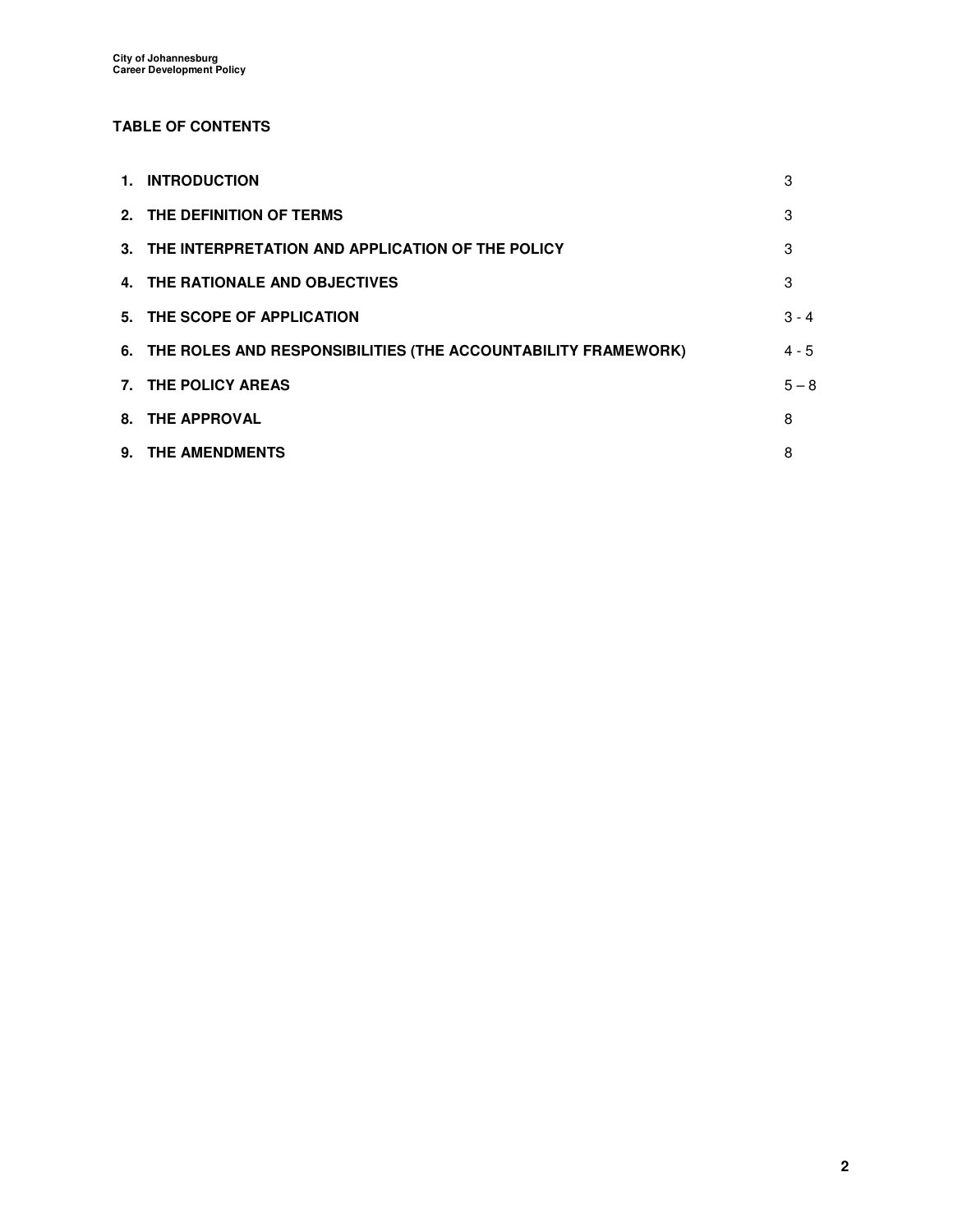## **1. INTRODUCTION**

1.1 The **Career Development Policy** for the City of Johannesburg (CoJ) outlines policy issues for the career development of employees within the City in order to guide the employees within the City in regard to different careers that are within the City, by directing and supporting employees' careers to the benefit of the City as an employer, and to the benefit and in the best interest of the employees

### **2. THE DEFINITION OF TERMS**

| <b>Term</b>                    | <b>Definition</b>                                                                                                                                                                                                                                                                                                                                                                                                                                                                                       |
|--------------------------------|---------------------------------------------------------------------------------------------------------------------------------------------------------------------------------------------------------------------------------------------------------------------------------------------------------------------------------------------------------------------------------------------------------------------------------------------------------------------------------------------------------|
| Growth path                    | representation of the hierarchical progress<br>employee<br>A<br>an<br>can make in a specific occupational path at City                                                                                                                                                                                                                                                                                                                                                                                  |
| <b>Career development</b>      | Is a holistic process with an aim to retain skilled employees within<br>the organization by directing and supporting their careers to the<br>benefit of the employer, and to the benefit and in the best interest of<br>the employee. It encourages employees to take initiative to develop<br>themselves as well as take advantage of existing training<br>opportunities within the organization in order to contribute towards<br>the long-term effectiveness and competitiveness of the organization |
| Career development plan        | This is a plan that shows how the employee should develop their<br>profile or skills to reach a specific role in a specific career group                                                                                                                                                                                                                                                                                                                                                                |
| Individual Learning Plan (ILP) | This is a plan that each employee should have that guides his/ her<br>development in developing or increasing the performance                                                                                                                                                                                                                                                                                                                                                                           |

## **3. THE INTERPRETATION AND APPLICATION OF THE CAREER DEVELOPMENT POLICY**

3.1 Any dispute that may arise out of the interpretation and application for this policy shall be dealt with in accordance with the City of Johannesburg's existing dispute resolution processes

# **4. THE RATIONALE AND OBJECTIVES OF CAREER DEVELOPMENT POLICY**

The rationale and purpose of the Policy is:

- 4.1 To create learning opportunities for all employees to have a growth ladder
- 4.2 To enable succession to take place when the vacancies arise
- 4.3 To address the existing disparities in order to encourage personal development
- 4.4 To address the vacancies caused by staff turnover
- 4.5 To improve the performance levels of the City through focused development of employees within the City

# **5. THE SCOPE OF APPLICATION**

- 5.1 The Policy applies to City of Johannesburg Metropolitan Municipality administration and all its employees
- 5.2 The Policy has been developed in accordance to best practices, as well as other CoJ policies such as Performance Management System (PMS) Policy and Training & Development Policy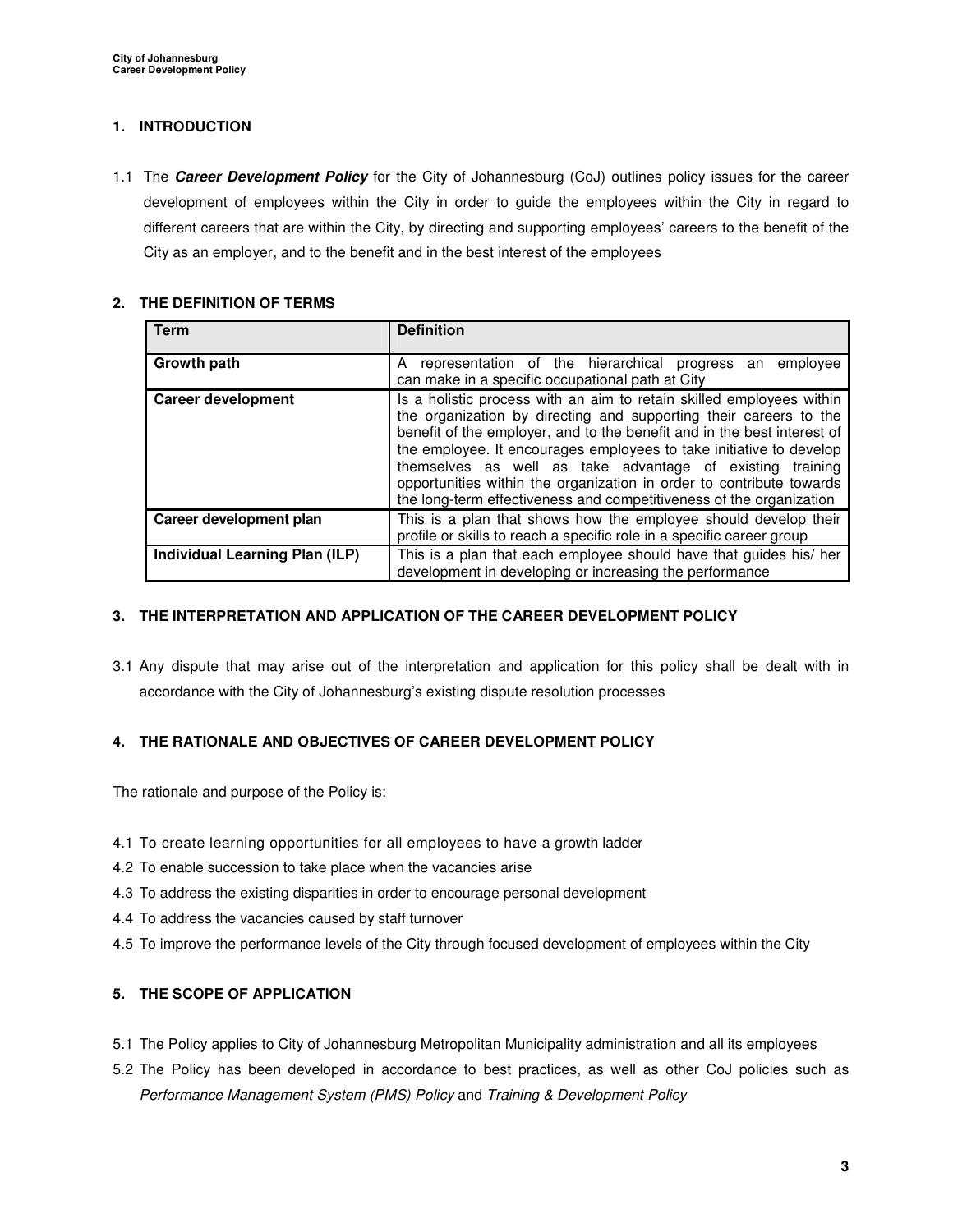- 5.3 The following should be considered:
	- 5.3.1 Research and any relevant legislation, regulations, quality standards or related documents that pertain to employee rights with regards to education and training within the particular sector, or within the particular organisation
	- 5.3.2 Legislation that could have an impact on the policy includes:
		- a. The Occupational Health and Safety (OHS) Act, No 85 of 1993. This influences:
			- i. The type of learning regarding Occupational Health and Safety to be provided to employees
		- b. The Skills Development Act (SDA), No 97 of 1998. This influences:
			- i. The employer's intent with regards to the provision of learning to employees and to encourage employers to create the opportunity for learning in and outside of the workplace
			- ii. The development of skills within the workplace
			- iii. Obligations of the employers in terms of levy payments in respect of the SDA and the Skills Development Levies Act No 09 of 1999 and claiming this levy back in the form of a grant for education and training planned, and education and training implemented
			- iv. The learner's willingness to participate in learning in the workplace
		- c. The South African Qualifications Authority (SAQA) Act No 58 of 1995. This Act provides for the development and implementation of the National Qualifications Framework (NQF)

#### **6. THE ROLES AND RESPONSIBILITIES (THE ACCOUNTABILITY FRAMEWORK)**

- 6.1 The Mayoral Committee (Mayco) approves the HR Policies
- 6.2 The Executive Management Team (EMT) engages on the HR policies and recommends the approval of the HR policies by Mayco
- 6.3 The City Manager is accountable as an Accounting Officer and oversees the development, implementation and maintenance of policies, procedures, processes and system, including those in HR
- 6.4 The Executive Director: Corporate and Shared Services is responsible for ensuring the HR Policies comply with the Council resolutions of City of Johannesburg, as well as applicable legislation, and in conjunction with the conditions of service and relevant bargaining council agreement
- 6.5 Other Executive Director's are accountable for ensuring strict adherence to prescriptions of HR policies within their Depts, as well contribute to the development, review and evaluation of impact of HR policies
- 6.6 The Director: Human Resources Shared Services (HRSS) is responsible for the overall policy implementation, management, monitoring and review, as well as ensuring that the HR Policies comply with the Council resolutions, applicable legislation, conditions of service and relevant bargaining council agreements
- 6.7 The nominated Deputy Director in HRSS with responsibility of HR policies is responsible for ensuring that the Policy is reviewed on ongoing-basis
- 6.8 Other Deputy Directors [Business Process Owners (BPO)] in HRSS are responsible for researching, recommending the development, maintenance, review and evaluation of their policies dealing with their respective areas and processes in the CoJ, as well as monitoring the implementation of the Policy within the requirements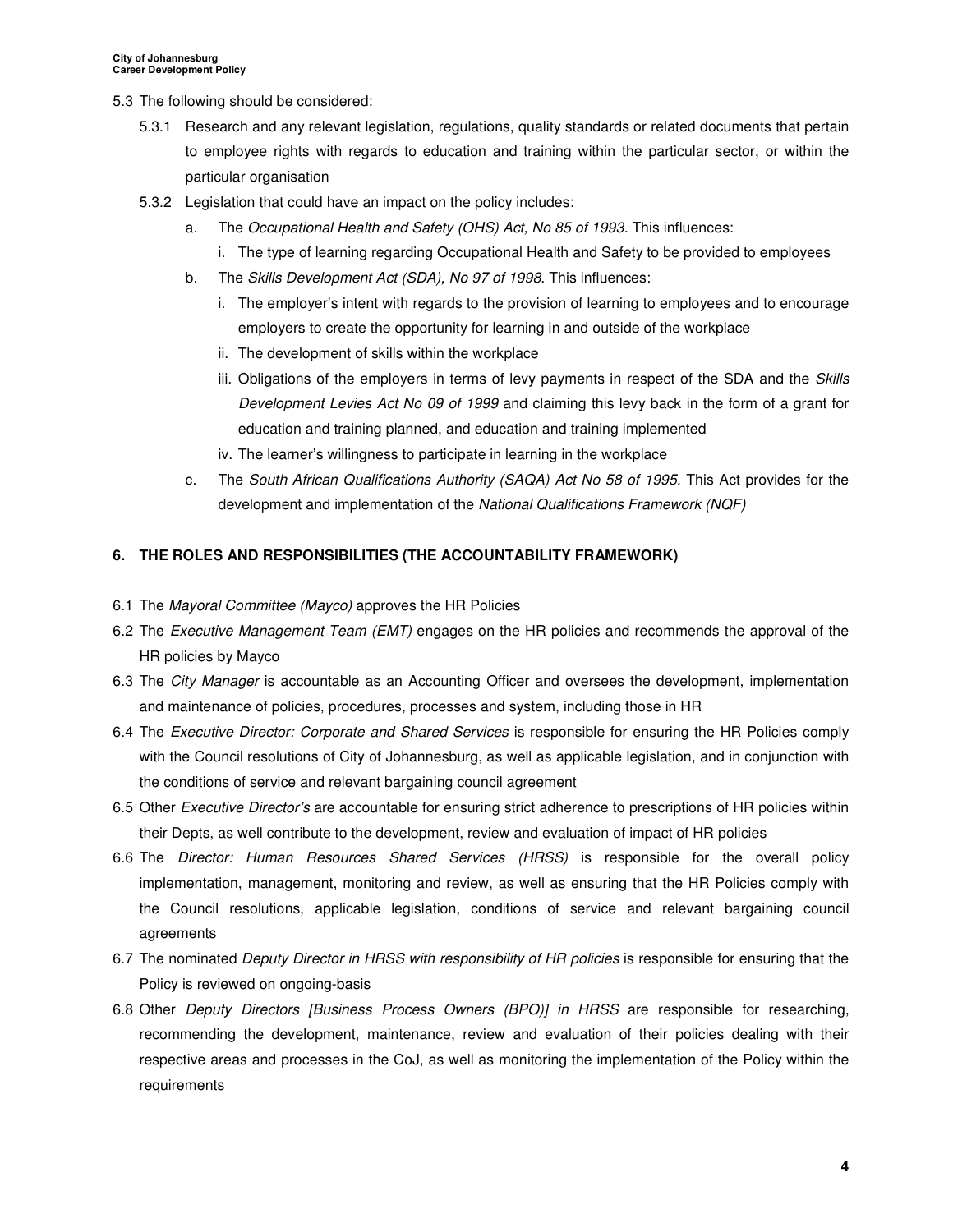- 6.9 The Field HR and HR Transactions are responsible for ensuring the adherence and compliance to the approved HR policies, as well as providing advise on HR policies
- 6.10 The Line Manager is responsible for implementation of and adherence to the approved HR policies
- 6.11 The Organised Labour (Unions) are responsible for playing an oversight role on management, implementation and compliance/adherence to approved HR policies, as well as contribute to the evaluation of impact of HR policies and their review
- 6.12 All Staff are responsible for complying/adhering to the approved HR Policies

# **7. THE POLICY AREAS**

This section outlines the policy provisions on the management of career development in the CoJ

# **7.1 THE PRINCIPLES**

- 7.1.1 Development of the employee scorecard as per the Departmental/Managers scorecard
- 7.1.2 Development of the career development plan
- 7.1.3 Coaching sessions to give feedback to Employee and continuous monitoring of progress
- 7.1.4 Set objectives and/ or milestones to groom them and ensure that they are ready for career appreciation and/or to assume intended position
- 7.1.5 There is a link between employee objectives and goals of the City
- 7.1.6 Develop challenging and realistic (attainable) objectives
- 7.1.7 Identify competency levels needed for achieving high quality results
- 7.1.8 Develop in consultation with employee milestones and implement specific development strategies based on those milestones to attain set objectives
- 7.1.9 Create a climate that stimulates employee natural motivation (i.e.) innovation and creativity
- 7.1.10 Each employee is jointly responsible, with his/her immediate supervisor to develop his/her own career development within the City
- 7.1.11 Each employee shall have a career development plan which will talk to the goals and the set competency levels and milestones, which will ultimately give effect to the broader organizational strategic intent
- 7.1.12 Monitoring of the progress of the career development plan will be done on a quarterly basis as per the performance review meetings, as prescribed by the CoJ's Performance Management System Policy
- 7.1.13 In order to deal with the issues as identified in the purpose above the following procedure shall apply in the first six (6) months of the recruitment of any employee in the organization and revisited annually:
- 7.1.14 Proper formal Induction will be provided by the Corporate HRSS and orientation will be provided to all new employees by the immediate supervisor in the workplace in consultation with Human Resources Shared Services to ensure that the employee is properly Inducted to make sure that the employee is fully assimilated within the City's culture, systems and policies
- 7.1.15 An individual learning plan (ILP) for training will be developed in line with the Performance management Policy for all new employees within the first three months of employment, and during the discussion of the scorecards by the employee and the immediate Supervisor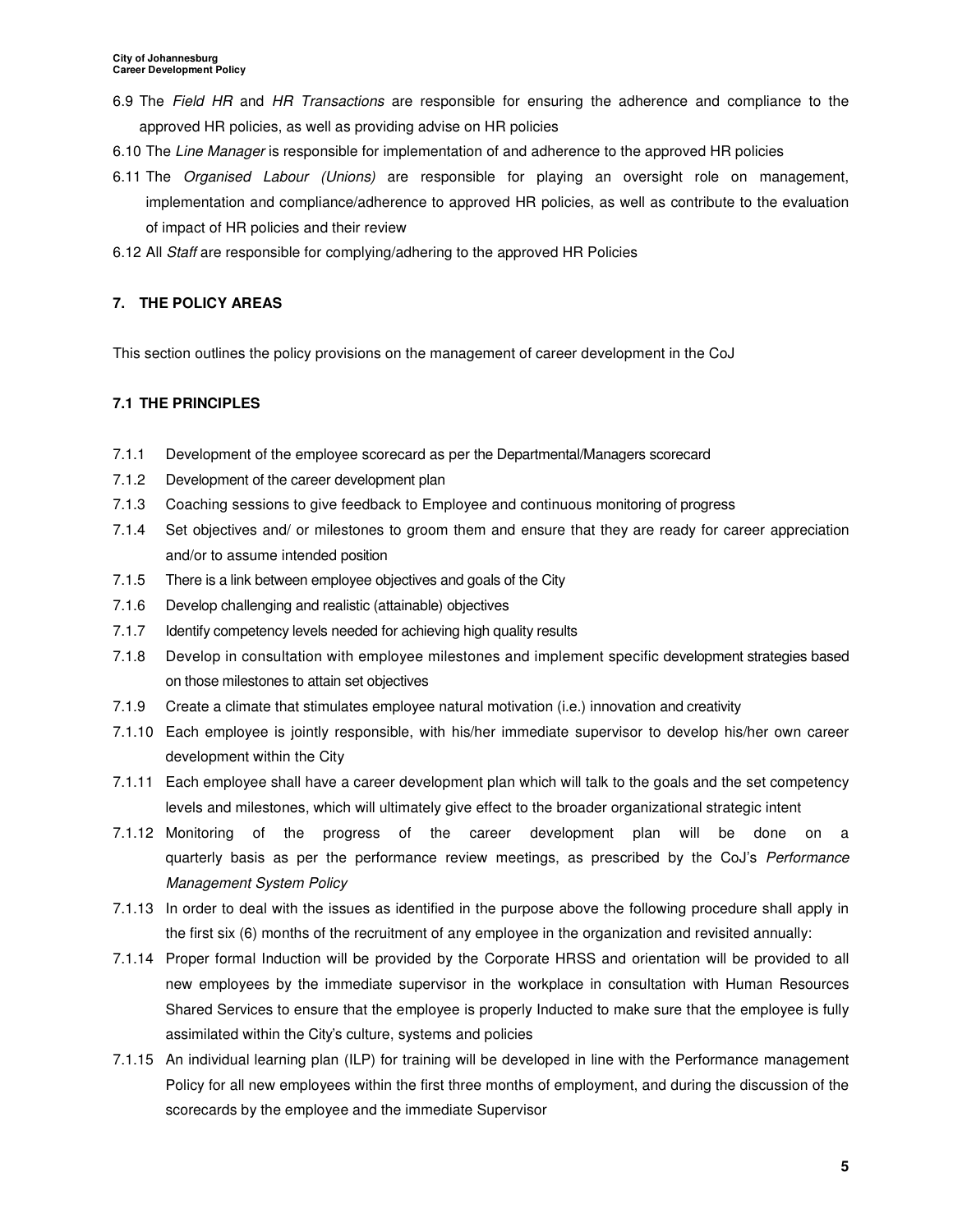- 7.1.16 The immediate supervisors should provide guidance and support to employees during the first six (6) months and ensure smooth settling for employees and for current employees they should make sure that during the discussion of the scorecards they should also provide guidance and support through coaching for career development
- 7.1.17 If it is also acknowledged that the movement between the different salary levels/bands will be subject to availability of the position. As per the Talent Acquisition Policy of the City the incumbents will compete for the advertised positions

# **7.2 THE TRAINING AND DEVELOPMENT NEEDS ASSESSMENT**

- 7.2.1 The development needs/potential should be identified through scientific techniques where possible
- 7.2.2 Performance appraisal and skills audit and recognition of prior learning (RPL) can be utilised in assessing potential
- 7.2.3 The Career Management Section will identify facilitators in conjunction with the department to present relevant training
- 7.2.4 The objective of creating a pool of talent in the organisation will be supported by formally identifying potential
- 7.2.5 Needs assessment will be customised according to job levels expertise and different departments

# **7.3 THE ASSESSMENT**

- 7.3.1 The current SAQA and labour legislation says that all tests and assessment methods must be valid and reliable. The CoJ will adhere to this by validating and licensing test annually
- 7.3.2 Assessment is a vital tool in complying and ensuring that the various demands of labour laws are met
- 7.3.3 Prior assessment of learning potential will allow the City to avoid inappropriate appointments, training sessions and helps individuals to stay focused
- 7.3.4 The identification of learning potential is crucial in the context of equity appointment
- 7.3.5 The non-verbal assessment will be the critical elements of culture fairness
- 7.3.6 The measuring of learning potential will minimise the effect of poor education and economic disadvantage that many equity target groups have been exposed to
- 7.3.7 The Employment Equity Act (EEA) No 55 of 1998 requires the employer to check if a person has the potential to do the job
- 7.3.8 A distinction will be made on psychometric or psychological assessment

# **7.4 THE CAREER INFORMATION AND DEVELOPMENT PLANS**

- 7.4.1 The process of sharing career development information will be conducted through workshops based on hierarchical levels/programmes
- 7.4.2 Workshops will have an eventual outcome individual career development plan, which will be a component of the individual learning plan (ILP), with a career path or will enable managers/supervisors and employees to work out such plans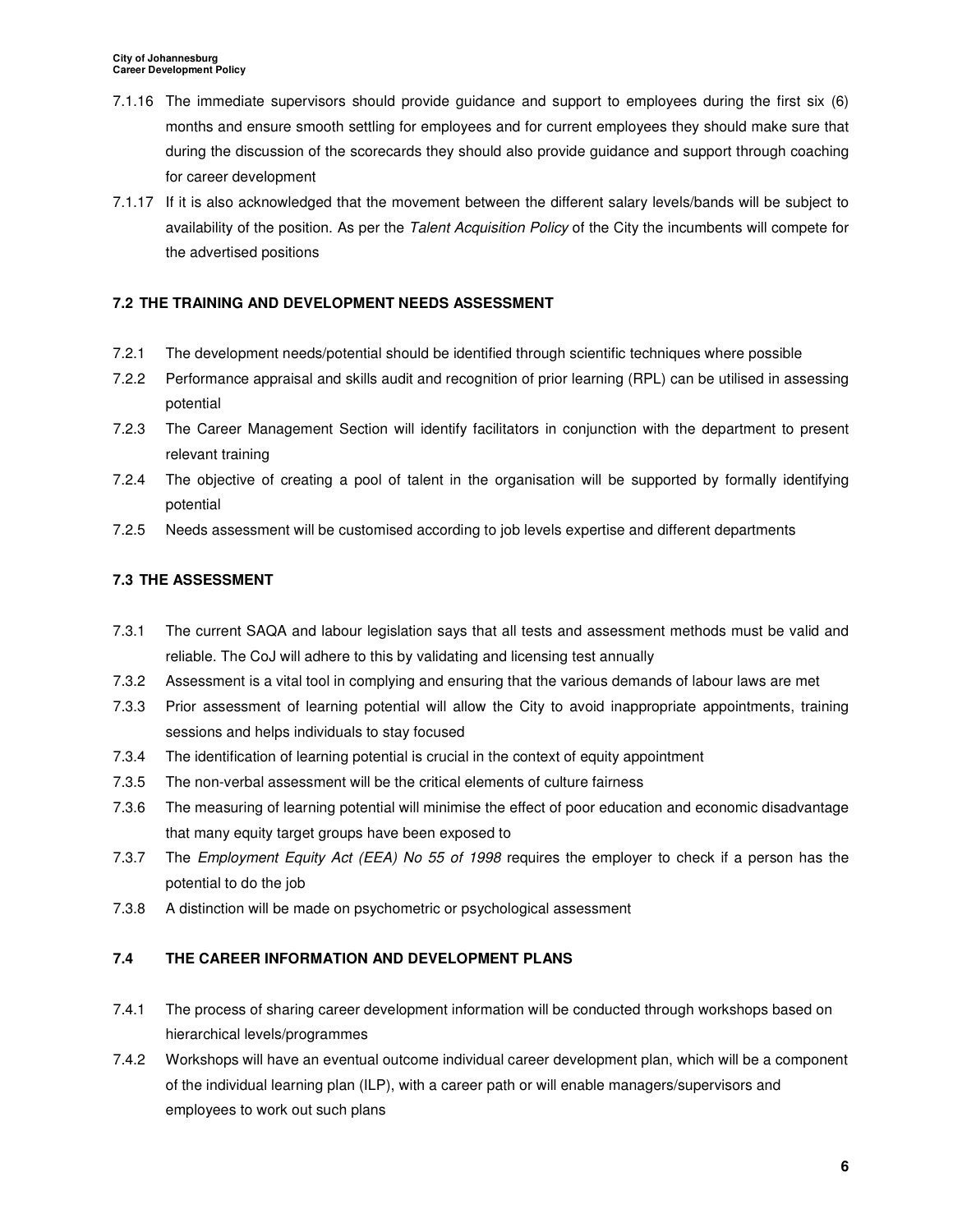- 7.4.3 Structured Career Management Workshops with departmental facilitators will be presented in the various departments
- 7.4.4 Structured Career Management Workshops for senior management (conducted by Career Management Office)
- 7.4.5 The Career Management Section will continuously provide advice on conducting workshops and creating career plans
- 7.4.6 A Career Information Centre will be established which will include the learning centre and ensure optional use of libraries
- 7.4.7 HR Field services will be identified in the departments and they will together with departmental Supervisors be trained to present Career Management Workshops
- 7.4.8 Customised career plans will be drafted by Specialists in the Career Management Section together with supervisors and individuals for application levels and made available during the workshops

## **7.5 LEARNING AND CAREER DEVELOPMENT INTERVENTIONS**

- 7.5.1 When learning interventions are decided upon (after the career discussions have taken place), the following areas will be covered by the career development plans per department:
	- a. What is the focus of the learning?
	- b. What type of learning interventions may be offered within the City, based on the needs analysis conducted? (e.g. induction, product knowledge, on-the-job-training, software training)
	- c. Which programmes are compulsory, and which are optional?
- 7.5.1.1 The processes of programme design, facilitation, bookings, authorisation and cancellation of learning should also be discussed
- 7.5.1.2 The following are types of career development interventions that the City can offer:

#### **a. Acting Appointment**

- Line Manager will recommend an employee or rotate employees to act in a higher vacant position subject to the employee complying with the following requirements:
	- i. Meet the essential criteria for the high level post
	- ii. Be able to perform most of the duties of the higher level posts

#### **b. Secondments and job rotation**

- Secondment can be an appropriate staffing option and opportunity for exposing employees to different environments and skills
- This is subject to provisions in the Talent Acquisition Policy, which amongst others deals with employee mobility matters

#### **c. Promotions and Transfer**

- Promotions and transfers offer career advancement opportunity in higher positions or different positions and environment
- This is subject to provisions in the Talent Acquisition Policy, which amongst others deals with employee mobility matters